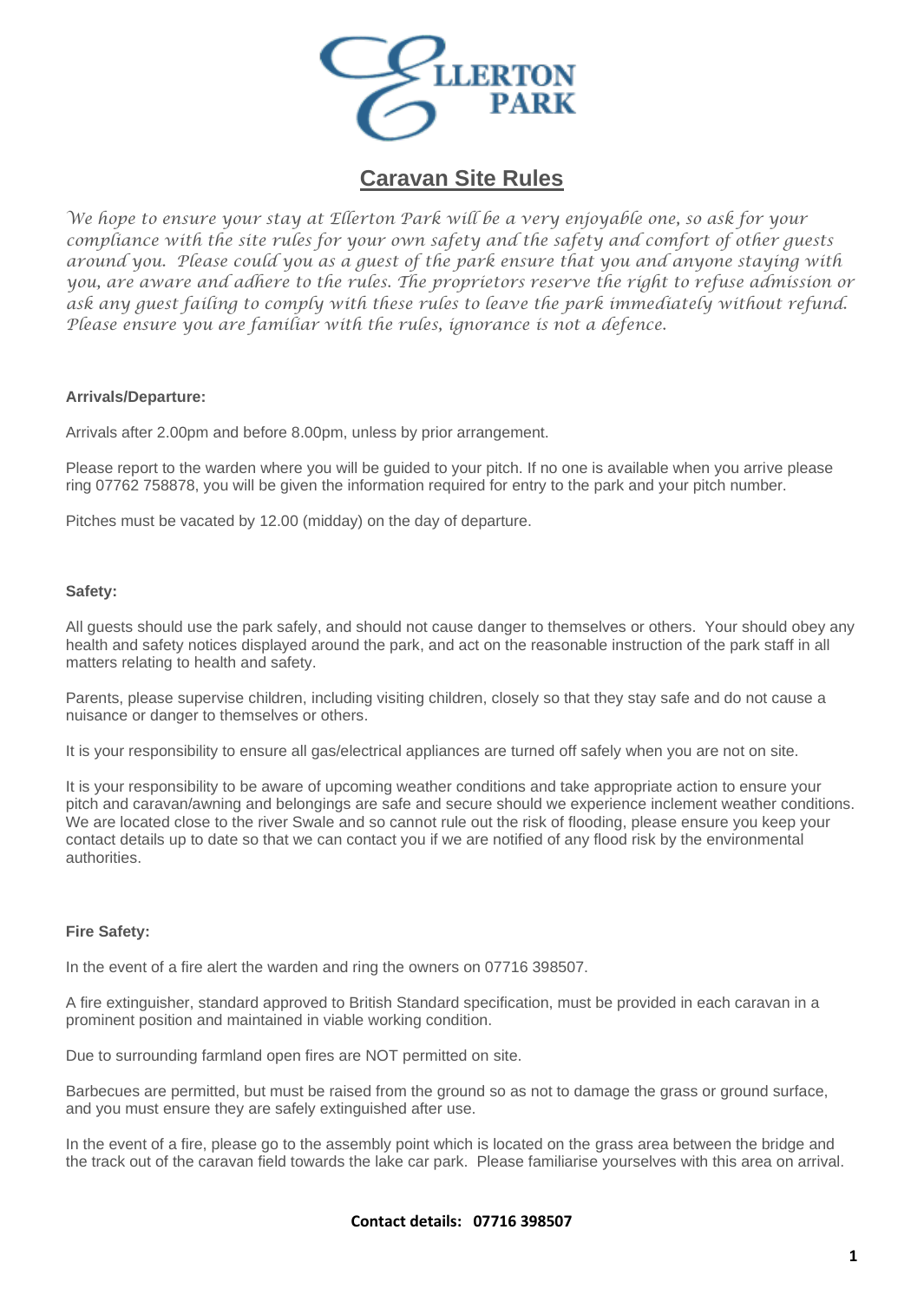# **Security:**

You are solely responsible for securing your caravan, awning or motorhome.

You may only use alarms of the silent monitored type, and not audible alarms.

All caravans, equipment and personal belongings are left at the owner's risk. No responsibility is accepted for loss, damage or injury on the site, however caused.

#### **Behaviour:**

You should respect the privacy of other park users and keep noise to a personal level at all times, any gatherings/music must end by 10.30pm.

Please do not use or occupy vacant pitches.

Alcohol should only be consumed within pitch boundaries.

#### **Visitors:**

The park is situated on private land. The hiring out of the caravan is not permitted, thus the use of the caravan is restricted to the owner, their immediate family and their bona-fide guests. For security reasons, when anyone other than the owner is using the caravan, the Park owners/warden must be informed in advance of the name and address of all persons who will occupy the caravan. Only authorised persons are permitted to stay on the park.

Any visitors you may have must be off site by 10.00pm. It is your responsibility to ensure your guests are aware of and adhere to our rules.

It is your responsibility to facilitate the entry of your guests to the park, entry fobs will not be issued or given to temporary visitors.

Visitors vehicles should be parked on the hard standing area near the Elsan/Refuse points. Please ensure they do not take up parking on others pitches or areas designated for other pitch holders.

#### **Vehicles:**

A speed limit of 10 mph must be observed throughout the site. Please take care on the approach to the site as it is a single track road.

**Barrier.** Ensure the barrier is fully lifted before proceeding. DO NOT follow another vehicle through the barrier, if there is a vehicle in front of you, allow that vehicle to pass and the barrier to come down before then using your fob to lift the barrier again.

Vehicles must be parked off the track so as not to block access for other vehicles or emergency services.

A maximum of two vehicles per pitch are permitted for seasonal pitch holders and one vehicle per pitch for occasional touring pitch users. At least one vehicles is to be parked within your own pitch area, both vehicles on large pitches. Any additional vehicles should be parked responsibly on the hard standing parking areas as designated by the warden or park owners.

Please refrain from driving on any grassed areas (unless on a grass pitch).

Vehicles are only to be driven by persons holding a full driving license and valid insurance policy.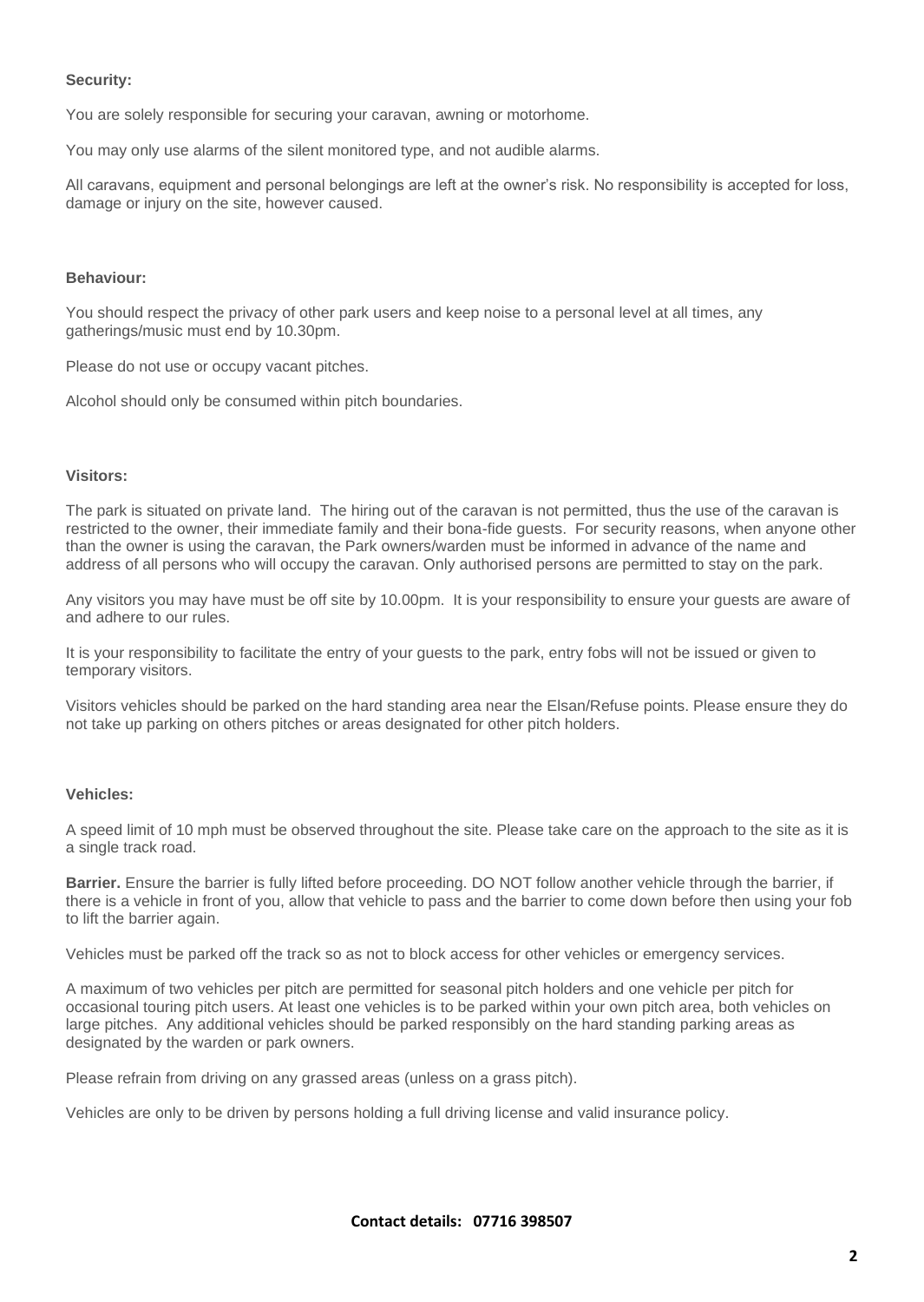# **Noise:**

Please ensure that noise is kept at a personal level at all times, and all music off by 10.30pm.

Music, televisions, radios and musical instruments must be kept to an acceptable level and gatherings must end by 10.30pm.

Generators are not permitted.

# **Dogs & Pets:**

Dogs must be supervised closely and kept on a lead at **ALL** times including on the path and fields around the lake.

Dogs must be well behaved (excessive barking and aggressive behaviour will not be tolerated)

Please clean up after your pets on all areas of our site including the paths and fields around the lake.

# **Showers and Toilets:**

There are showers and toilets available for use in the Water activities car park.

Please leave toilet and shower areas clean and tidy following use, as courtesy to other users. There is a mop available for wet floors

No smoking in the toilet and shower block

No dogs in the toilet and shower block or the water activity car park.

Children must be supervised at all times.

#### **Pitch Maintenance:**

You are responsible for the cleanliness and upkeep of your pitch.

You are responsible for the upkeep and safety of any jetty/veranda erected on your pitch.

You are responsible for keeping the immediate area clean and tidy and free from rubbish. Please do not leave rubbish bags outside your caravan/awning, we are in the countryside and do not want to encourage unwanted pests. Refuse should be contained in a bag and be disposed of promptly in the bins provided in the refuse area.

Objects such as bicycles, fridges, bedding or anything bulky are not accepted by our refuse contractors and it is your responsibility to ensure they are removed from the park and disposed of responsibly. There is a rubbish/recycling tip within a short distance from the park, opposite Catterick Caravans at Brompton on Swale.

Any paddle boards/ kayaks etc.… must be stored neatly under caravans or within awnings.

Grass cuttings must be emptied into the provided trailer, and under no circumstances should they be tipped on the banks near the lake.

In the interest of safety washing lines are not permitted. You may only use window bracket frames located only on the entrance door side of the caravan and these must be removed and stored out of sight immediately after each use.